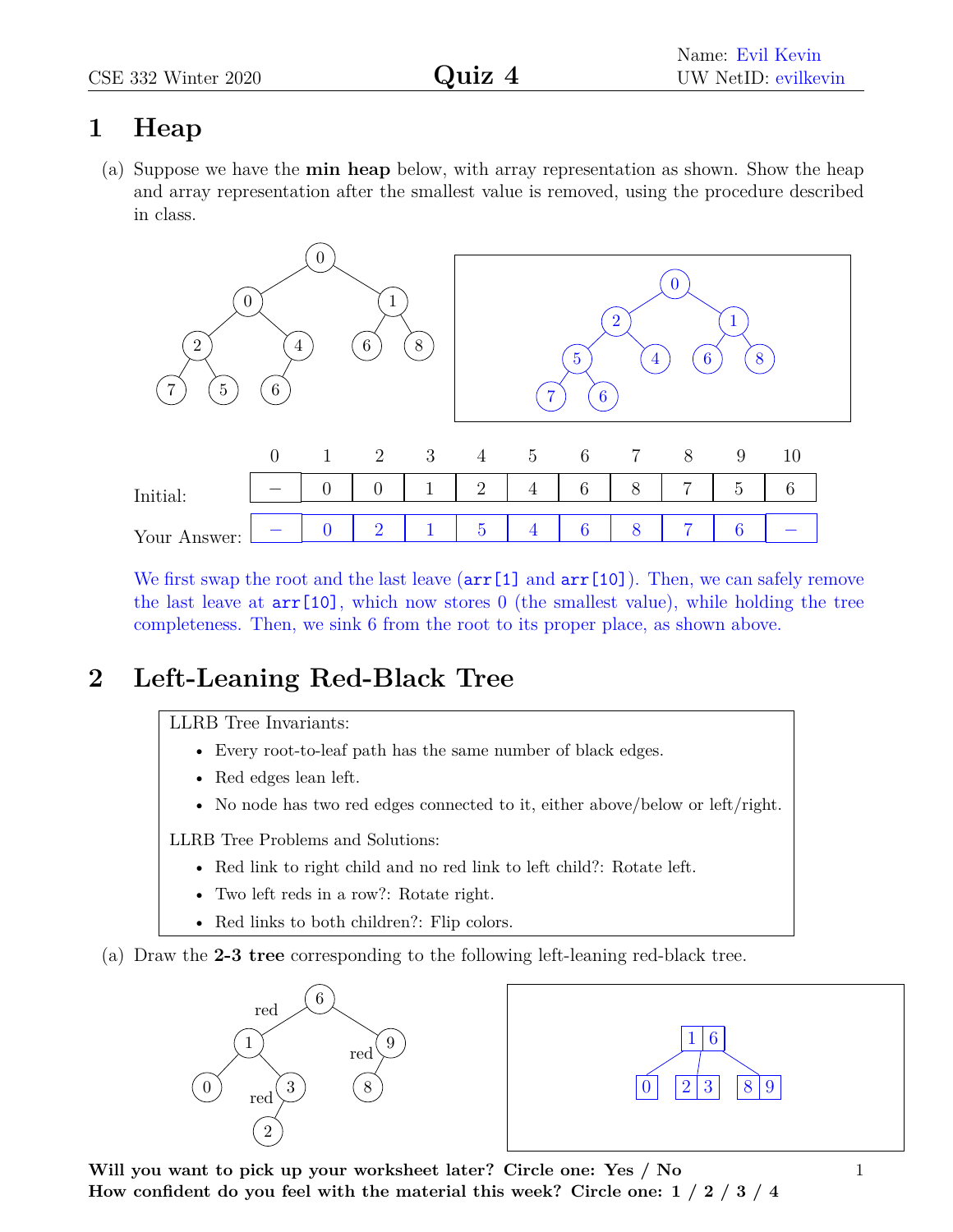| $\sqrt{6}$<br>$\operatorname{red}$<br>$9\,$<br>$\mathbf{1}$<br>$\operatorname{red}$<br>$8\,$<br>$\left 3\right\rangle$<br>$\boldsymbol{0}$<br>$\operatorname{red}$<br>$\sqrt{2}$ | $\boldsymbol{3}$<br>6 <sup>1</sup><br>1<br>$\overline{2}$<br>$\boxed{5}$<br>$\bf{0}$<br>9<br>$\text{red}^{\mathcal{N}}$<br>8 |
|----------------------------------------------------------------------------------------------------------------------------------------------------------------------------------|------------------------------------------------------------------------------------------------------------------------------|
| $\overline{6}$                                                                                                                                                                   | $6\phantom{a}6$                                                                                                              |
| red<br>9<br>$\mathbf{1}$                                                                                                                                                         | $\operatorname{red}$<br>$9\phantom{.0}$<br>1                                                                                 |
| $\text{red}^{\mathcal{N}}$<br>$\left(8\right)$<br>$\left( 0\right)$<br>$\left[3\right]$                                                                                          | red<br>red<br>$\left 8\right\rangle$<br>$\overline{3}$<br>$\left[ 0 \right]$                                                 |
| $\operatorname{red}$<br>red<br>$\left(5\right)$<br>$\sqrt{2}$                                                                                                                    | $\sqrt{2}$<br>$\left[5\right]$                                                                                               |
| $\frac{insert(5)}{x}$                                                                                                                                                            | flip(3)                                                                                                                      |
| $6\phantom{.}6$<br>$\operatorname{red}$                                                                                                                                          | $\left 3\right\rangle$<br>$\operatorname{red}$<br>red                                                                        |
| $\boldsymbol{3}$<br>9<br>red<br>red                                                                                                                                              | $\boldsymbol{6}$<br>$\mathbf 1$                                                                                              |
| $\left[ 5 \right]$<br>$\boldsymbol{8}$<br>$\mathbf{1}$                                                                                                                           | $\begin{bmatrix} 5 \end{bmatrix}$<br>$\overline{2}$<br>$\boldsymbol{0}$<br>9<br>red                                          |
| $\left( 2\right)$<br>$\left[ 0 \right]$<br>$\label{eq:rotateLeft} rotateLeft(1)$                                                                                                 | 8<br>$\frac{rotateRight(6)}{}$                                                                                               |
| 3 <sup>2</sup>                                                                                                                                                                   |                                                                                                                              |
| 6 <sup>1</sup><br>1                                                                                                                                                              |                                                                                                                              |
| $\overline{5}$<br>$\overline{2}$<br>9<br>$\boldsymbol{0}$<br>$\text{red}^{\prime}$                                                                                               |                                                                                                                              |
| $\boldsymbol{8}$<br>$\xrightarrow{flip(3)}$                                                                                                                                      |                                                                                                                              |

(b) Draw the left-leaning red-black tree after **inserting 5**. Label red edges **red**.

Another approach is to insert 5 into the corresponding 2-3 tree (from  $2(a)$ ) and convert it back to LLRB tree.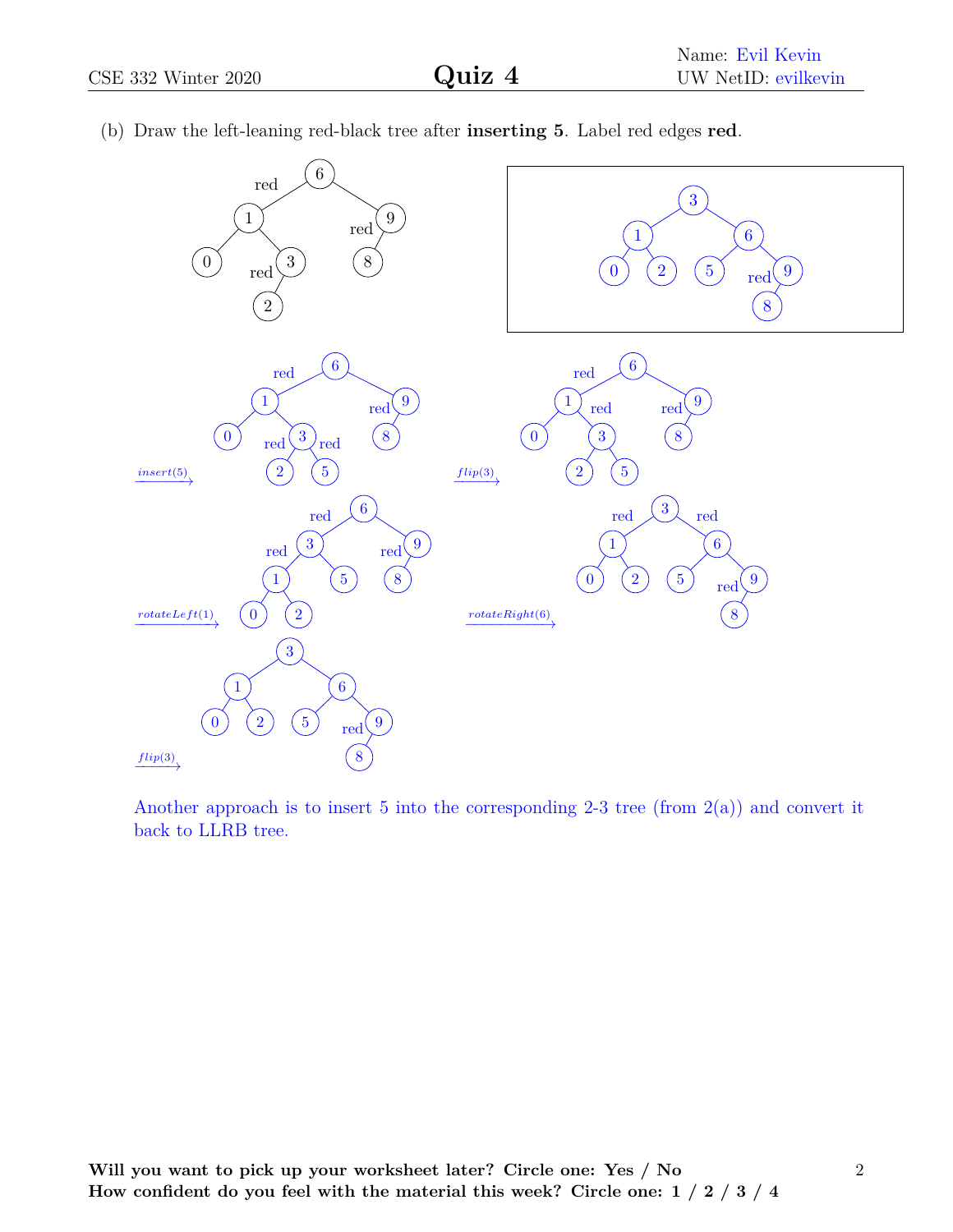## **3 Hashing**

For the following problems, assume that..

- IntList is a list of integers.
- The **hash code** of an IntList is the sum of the integers in the list.
- IntLists are considered equal only if they have the same size and the same values in the same order.
- FourBucketHashMap uses separate chaining and that new items are added to the **back** of each bucket.
- FourBucketHashMap always has **four** buckets and never resizes.
- (a) Draw the hash table that is created by the following code. The result of the first put is provided for you.
	- 1 FourBucketHashMap<IntList, String> fbhm = new FourBucketHashMap<>();
	- 2 fbhm.put(IntList.of(1, 2), "dog");
	- 3 fbhm.put(IntList.of(3, 1), "bear");
	- 4 fbhm.put(IntList.of(9), "rat");
	- 5 fbhm.put(IntList.of(3, 3, 2), "tiger");



- (b) Consider the following code:
	- 1 FourBucketHashMap<IntList, String> fbhm = new FourBucketHashMap<>();
	- 2 IntList list1 = IntList.of $(1, 2)$ ;
	- 3 fbhm.put(list1, "dog");
	- 4 \\ Part i
	- 5 list1.add(3);
	- 6 \\ Part ii
	- i) At Part i (line 4), what will be returned from the following statement? At line 4, our hash table looks like:

| $\boldsymbol{0}$ |  |  |               |  |
|------------------|--|--|---------------|--|
| $\mathbf{1}$     |  |  |               |  |
| $\overline{2}$   |  |  |               |  |
| 3                |  |  | [1, 2], "dog" |  |